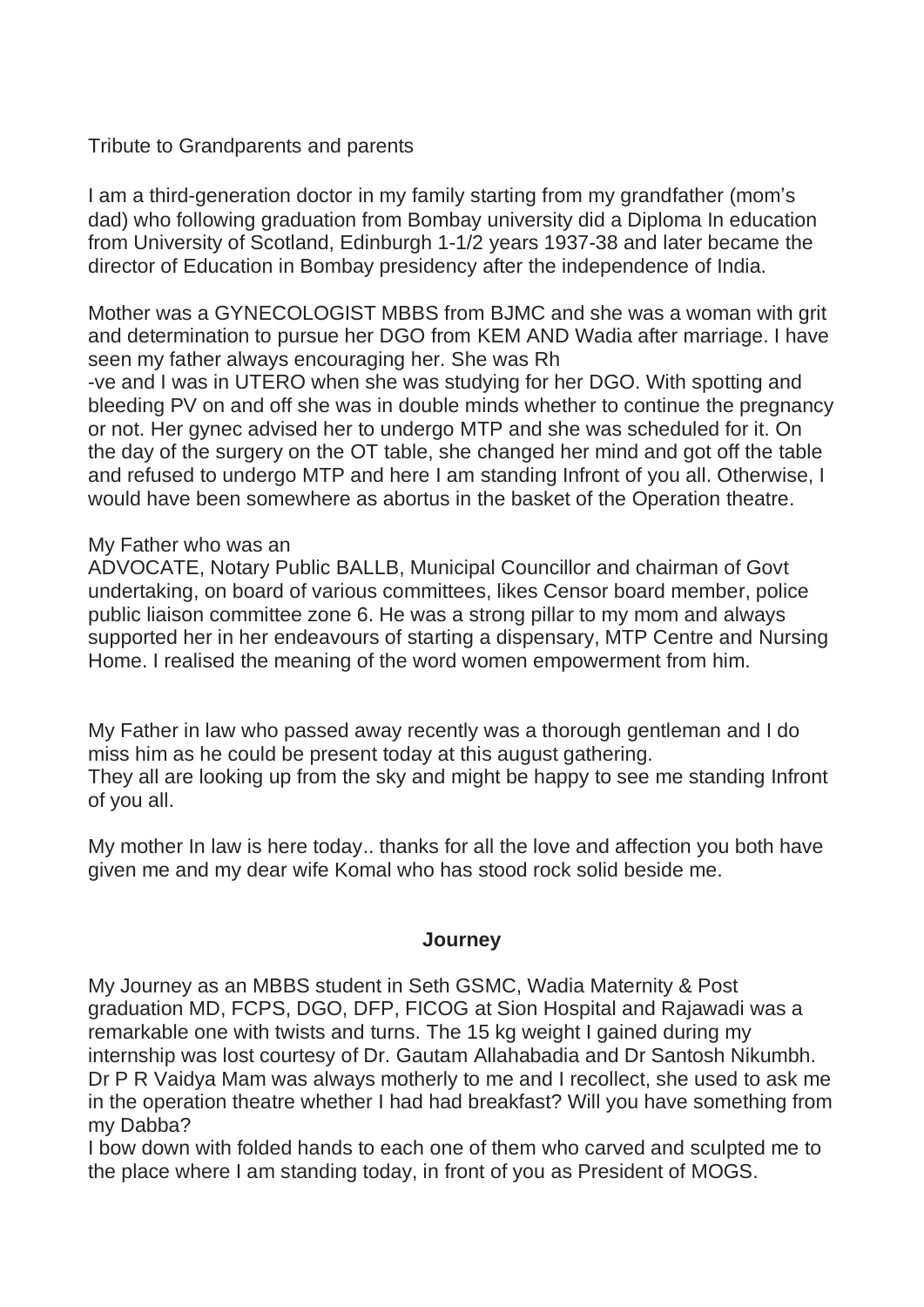Dr ND Motashaw, Dr V N Purandare, Dr Shirish Sheth uncle, Dr Usha Krishna, I would like to take especially the names of Dr Anirudh Malpani & Dr Nozer Sheriar, the then Lecturers & Registrars in GSMC Dr Jatin Shah, Dr Monish Shah who used to take clinics for us as UG and PG students.

Dr Ajit Mehta Sir, Dr S N Daftary, Dr Shyam Desai, Dr M N Parikh, Dr C B Purandare, Dr Narvekar, Dr Vandana Walvekar, Dr Adi and Dr Nayana, Dr Mehroo Dara Hansotia, Dr Manju Mataliya, Dr P R Vaidya , Dr V R Badhwar, Dr V R Ambiye, Dr V D Patkar & Dr G M Niyogi, Dr PK Shah. -

Passion and zeal for academics, research and education is my forte was embedded in my soul by my mentors Dr P K Shah Sir and Dr C N Purandare Sir.

Seeing them working together on the stage of MOGS, FOGSI, FIGO and other Indian organizations, made me understand and realize my potential to serve our Women population and I am still learning and inculcating the good things taught to me by both of them.

Friends like dear Hrishikesh, Nandita, Rishma, Shantha, Jaydeep, and Bipin, have always guided, supported and encouraged me in my personal and professional growth.

Bhaskar, Arun, Rahul, and Prashant, Lalita, Raju are all very near and dear to me

My endoscopy Teachers in Rajawadi Dr Prakash Trivedi and Dr Prashant Mangeshikar in 1992 attracted me to the subject of endoscopy and later worked with Dr P K Shah at Sion Hospital and visualising the IAGE annual conference organised by Khandwala in 1992 sealed in my mind that yes I need to master endoscopy and this is my passion.

My journey in MOGS started in 1997 to be precise 25 years, working with 25 past president

I welcome the Office Bearers and Managing committee members

# **My MOGS Plan**

Mogs 2022-23 Academic and social activities - workshop photos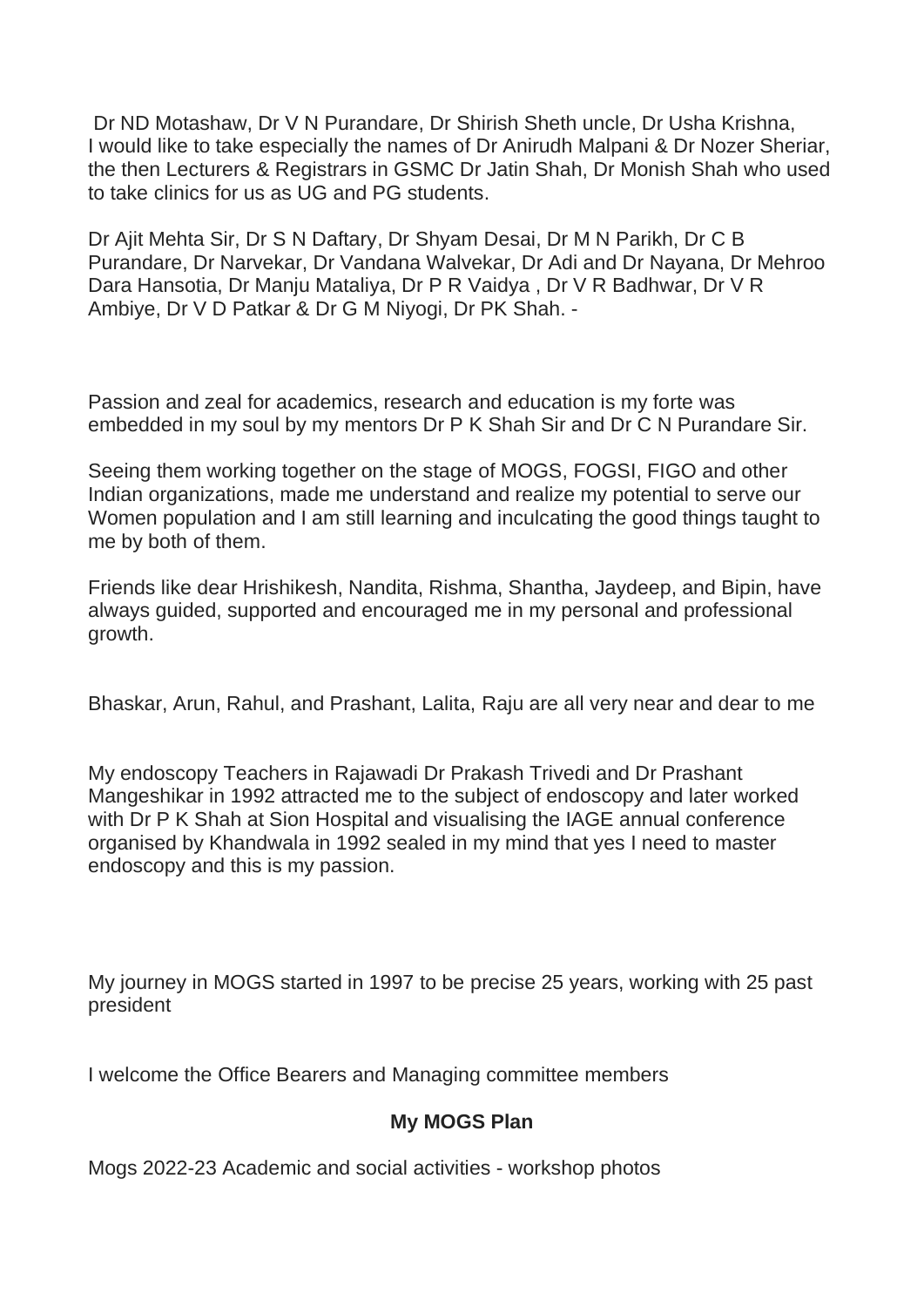It was a successful pre-congress workshop with 1487 online members logged in from all over the Globe and 143 obstetricians, nursing students, postgraduate students, faculty and residents from neonatology, anaesthesiology & radiology departments for the LIVE obstetric workshop followed by AI-enabled LAERDAL Norway Mannequins skill stations till 5 pm.

15/16/17th April 2022 MOGS HER World Congress on Labour and Delivery 2022.

3 Orations Logamachy Debates Panel Discussions 18 Keynotes colloquium free paper/ posters

I am honoured to have my installation in presence of 3 FIGO Presidents and luminaries from international and national organisations. It's an honour for us Mumbaikars.

SHOW COVER OF THE BROCHURE with faculties from national and international organisations like **FIGO** RCOG RCPI WHO<sub>1</sub> AICC RCOG ISUOG

7th May 2022

Dr Niranjan Chavan MOGS Presidential Initiative of "World Congress of Anemia" with 13 international organisation leaders across the globe. This initiative was started during the covid pandemic in 2021 and more than 9450 delegates participated on the Zoom platform. Anaemia needs to be eradicated and that's our mission to do so.

BROCHURE - logo names here - AICC-RCOG, Royal College of Physicians Edinburgh, The Obstetrical and

1st July Doctors Day celebration on 3rd July 2022 with a cultural program with felicitation of Senior doctors above 70 years

September 2022 Ovarian cancer awareness month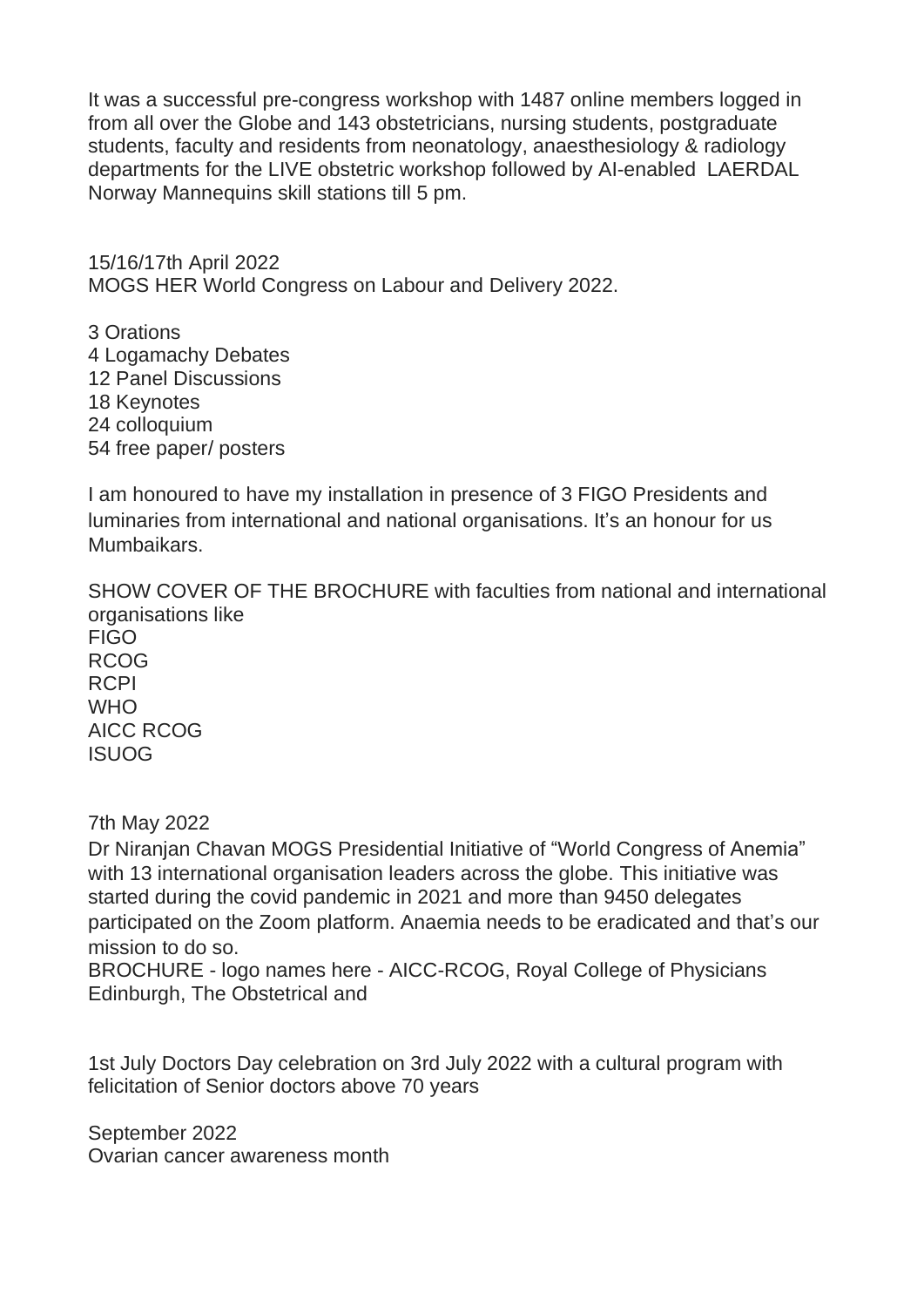2/3/4 th September 2022 MOGS SHARP (Safety & Health Attributes with Research & Prevention) CONFERENCE on Endoscopy, Infertility, Ultrasound & Gyne Oncology

2nd September 2022 3 PreCongress workshops

1) MOGS IAGE Robotic and Endoscopy Surgery Workshop.

2) WHO SAFOG IARC Preventive Oncology Workshop

3) MOGS IFFS ISAR Infertility Workshop - Photo with Dr Nandita and Dr Rishma Pai

3-4th September 2022 Venue: St Regis Hotel, Mumbai. MOGS SHARP Conference

5th September 2022 MOGS TEACHERS DAY celebration on 10th September 2022 evening

17-18th September 2022 FOGSI MCMeeting where MOGS Managing Council will be hosting dinner for managing committee members and we will bid for AICOG 2025 at the FOGSI MCM which is coincidentally the 75th year of FOGSI. We welcome you all to this extravaganza.

October 6-9th 2022 International AAGL MUMBAI with IAGE supported by MOGS BROCHURE with Dr Prakash Trivedi where more than 1500 delegates with 6 Operation theatres will be relayed across the globe.

MOGS AICC RCOG Conference 4/5/6th November 2022 is planned with Sarita & Bhaskar.

1st January to 31st January 2023 Cervical Cancer awareness month.

MUMBAI MOGS CYCLOTHON January 2023

3rd weekend of February 2023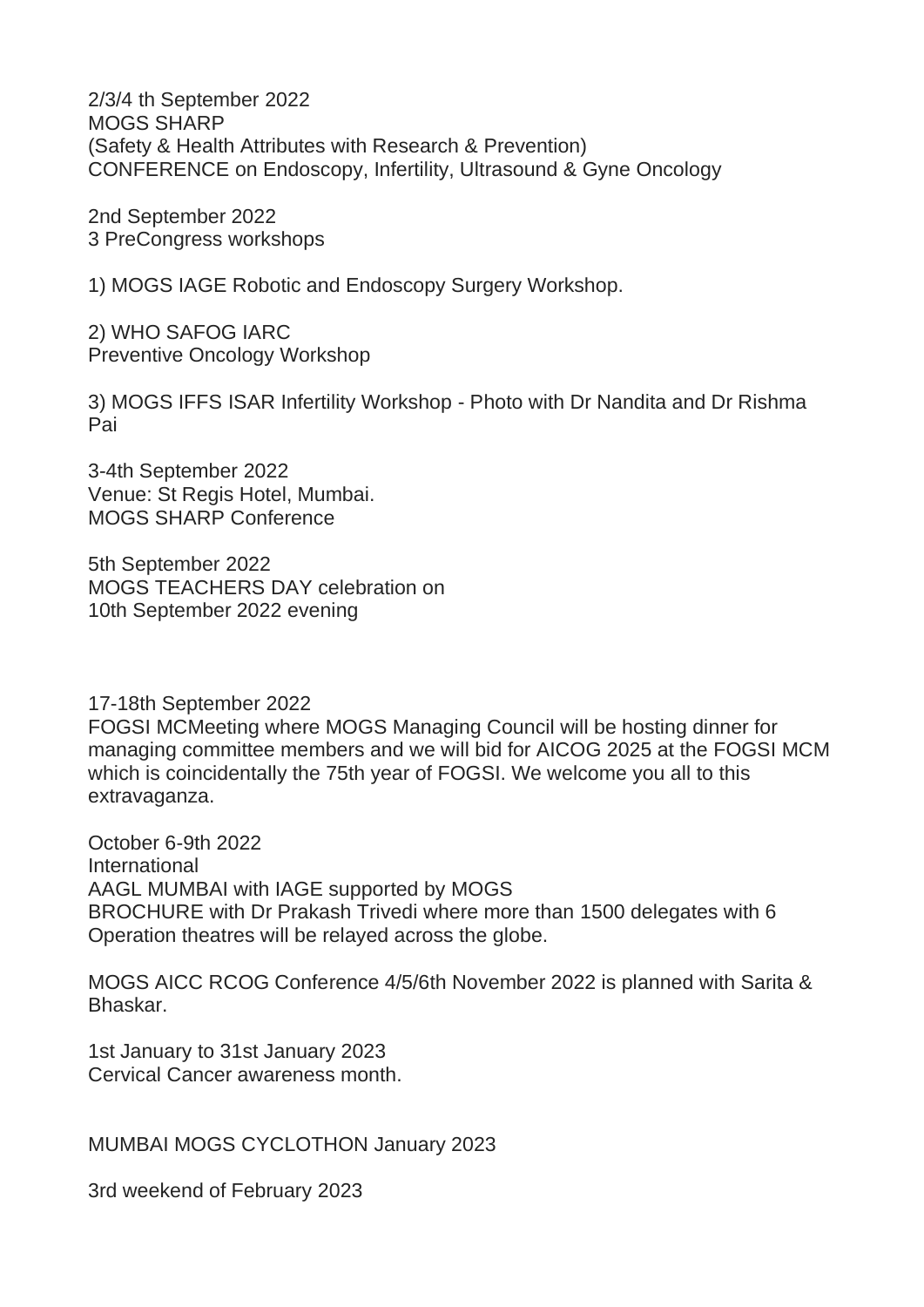MOGS Annual GOLDs (Gynaecology Obstetrics Learning Dilemmas Solved) **CONFERENCE** Venue: J W Marriott, Juhu.

8th March 2023 International Women's Day where MOGS members will be doing Pap smear screening & Gyne cancer awareness camp at 25 centres all over Mumbai.

We have this year, #MogsTrendz Kiosks, where we can Click photos at the hotel venue and upload it with hashtags #Vision4HER & #MOGSTRENDZ on MOGS Social media handles Twitter, Facebook & Instagram. to win exciting prizes at the Valedictory ceremony.

We have tied up with Radio Big Fm For snippets and podcasts on Women's health issues during the year.

Today, I see three reasons for optimism.

First, I see a new era of cooperation to achieve the Sustainable Development Goals. We have always spoken of global leaders joining hands for achieving the health management goals

So far, leaders of global health agencies – including FIGO, WHO, ROCG, RCPI, JHPIEGO and others in this room – have come together in support of the plan, to commit to working together in closer cooperation, instead of in a fragmented and disjointed way.

Second, I see new technologies that offer us the opportunity to reach everyone with health services and health information, from the biggest cities to the remotest villages. During the lockdown, we ran the TOG webinars/ TASK Series/ Endos Premier League and more than 400 webinars. All of us reached out to each other's crossing boundaries of nations & I would have connected at least a couple of thousands.

And third, I see you. I see the people in this hall. I see us. I see the people I have met all over the world who share a singular commitment to achieving better health – for themselves, their families, their communities, their nations and their planet.

You are our hope. No one else will achieve the ambitious vision of health for all. It's up to us.

History will record us as the generation that was given a second chance of achieving health for all.